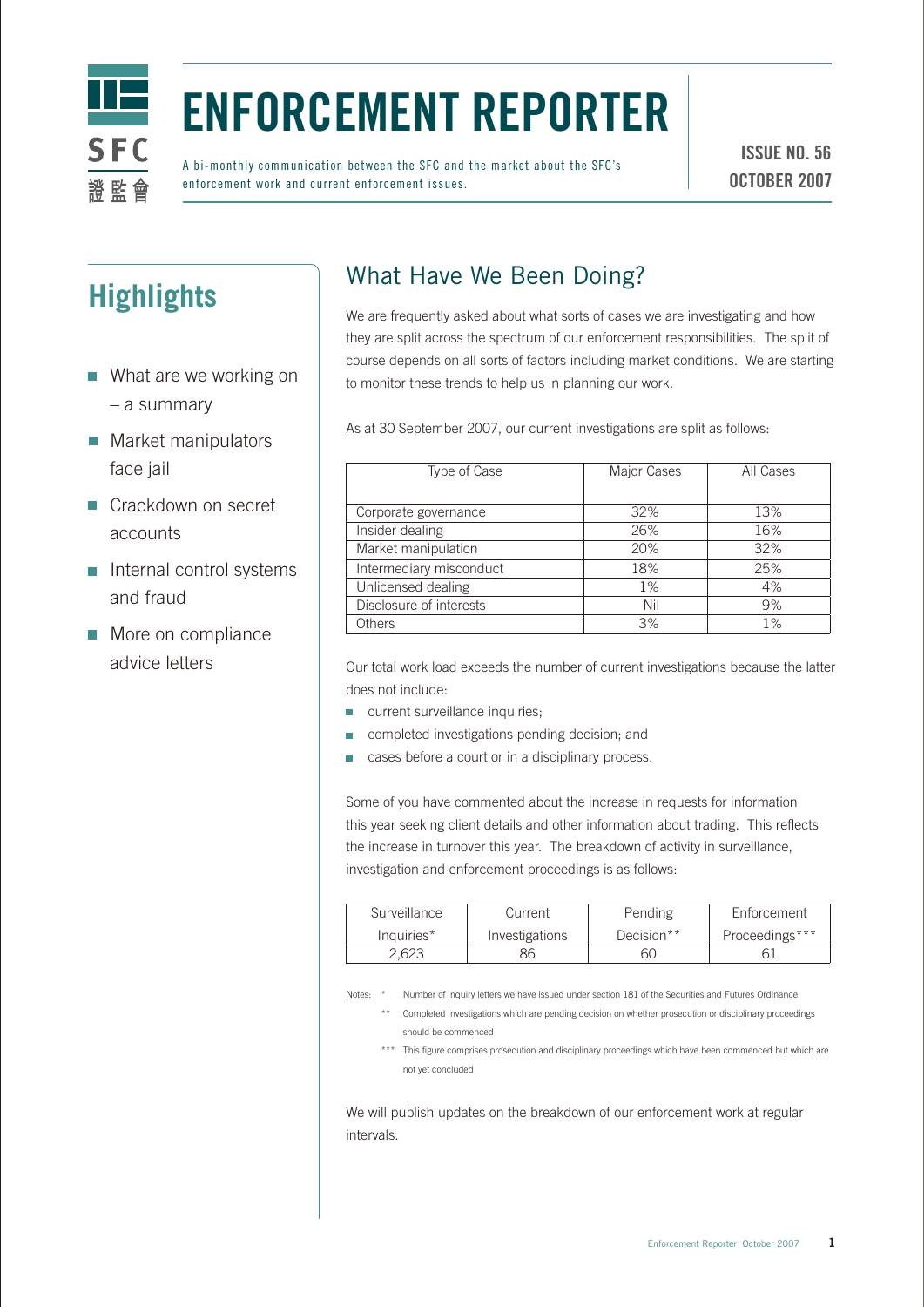#### Market Manipulators Face Jail

The SFC has prosecuted three people for market manipulation recently. All three pleaded guilty, and were sentenced to suspended jail terms and ordered to pay fines. In one case the fine totalled \$200,000.

A suspended jail term means the offender does not automatically go to prison to serve the sentence. Instead, the term of imprisonment is delayed and is only activated if the person commits another offence during the period of suspension. As a matter of law, both an immediate sentence and a suspended sentence are treated as sentences of imprisonment.

It is significant that in all three cases, the defendants pleaded guilty at the earliest proper opportunity. The advantage of pleading guilty is that it saves time and expense for both the criminal justice system and the public. For a defendant, it is the most reliable expression of genuine remorse. In return, Courts often give defendants substantial discounts on the sentence that would have been imposed, often as much as a one-third discount.

These three decisions (and pleas of guilty) are timely and follow on from the Court of Appeal's decision in The Securities and Futures Commission v Zou Yishang (HCMA No 859 of 2005) in June 2007 about the real prospect of jail terms in manipulation cases. (We discussed this case in the last Enforcement Reporter). The SFC will continue to prosecute manipulation cases.

If you would like to know more about these cases, please follow these links to our press releases dated [4 July 2007,](http://www.sfc.hk/sfcPressRelease/EN/sfcOpenDocServlet?docno=07PR113) [26 July](http://www.sfc.hk/sfcPressRelease/EN/sfcOpenDocServlet?docno=07PR126)  2007 and [5 September 2007](http://www.sfc.hk/sfcPressRelease/EN/sfcOpenDocServlet?docno=07PR148).

#### Crackdown on Secret Accounts

The SFC has taken concerted action recently to clamp down on secret accounts operated by staff in brokerage firms.

In the SFC's view, there is no good reason for a person to operate or permit the operation of an account in a name that is different to the true owner. The use of fictitious names or the use of someone else's name, typically a friend or relative, is often connected to other harmful and illegal activity, such as market manipulation, insider dealing and front running.

This link was demonstrated in the recent conviction of Ms Mo Yuk Ping who was sentenced to three and a half years' jail for her involvement in a scheme to manipulate the market for shares in Shanghai Land Holdings Limited, a company acquired by an entity controlled by Mo's husband, Mr Chau Ching Ngai (see Mo Yuk Ping and HKSAR [2007] FACC No. 2 of 2007 (Criminal)).

The scheme involved the creation of 42 different trading accounts in the names of at least 12 persons, many of whom had no idea their names were used in this way. Mo orchestrated a series of trades through these fictitious accounts to maintain the share price of Shanghai Land at an artificial level. The purpose of doing so was to defraud Bank of China which had lent money to Chau's company taking shares in Shanghai Land as security for the loan. The case against Mo followed investigations conducted by the SFC and then the ICAC.

The Court of Final Appeal recently reviewed and upheld Mo's conviction. This decision confirms that, in certain cases, a scheme to manipulate the market for shares will also amount to conspiracy to defraud.

Importantly, the case demonstrates the clear link between fictitious accounts and market misconduct.

In the last three months, the SFC has taken action in four separate cases tackling fictitious or secret accounts operated by staff in trading firms. The SFC will continue to target this area to send a clear message to market participants that this kind of activity poses a serious risk to the integrity of Hong Kong's market and will not be tolerated.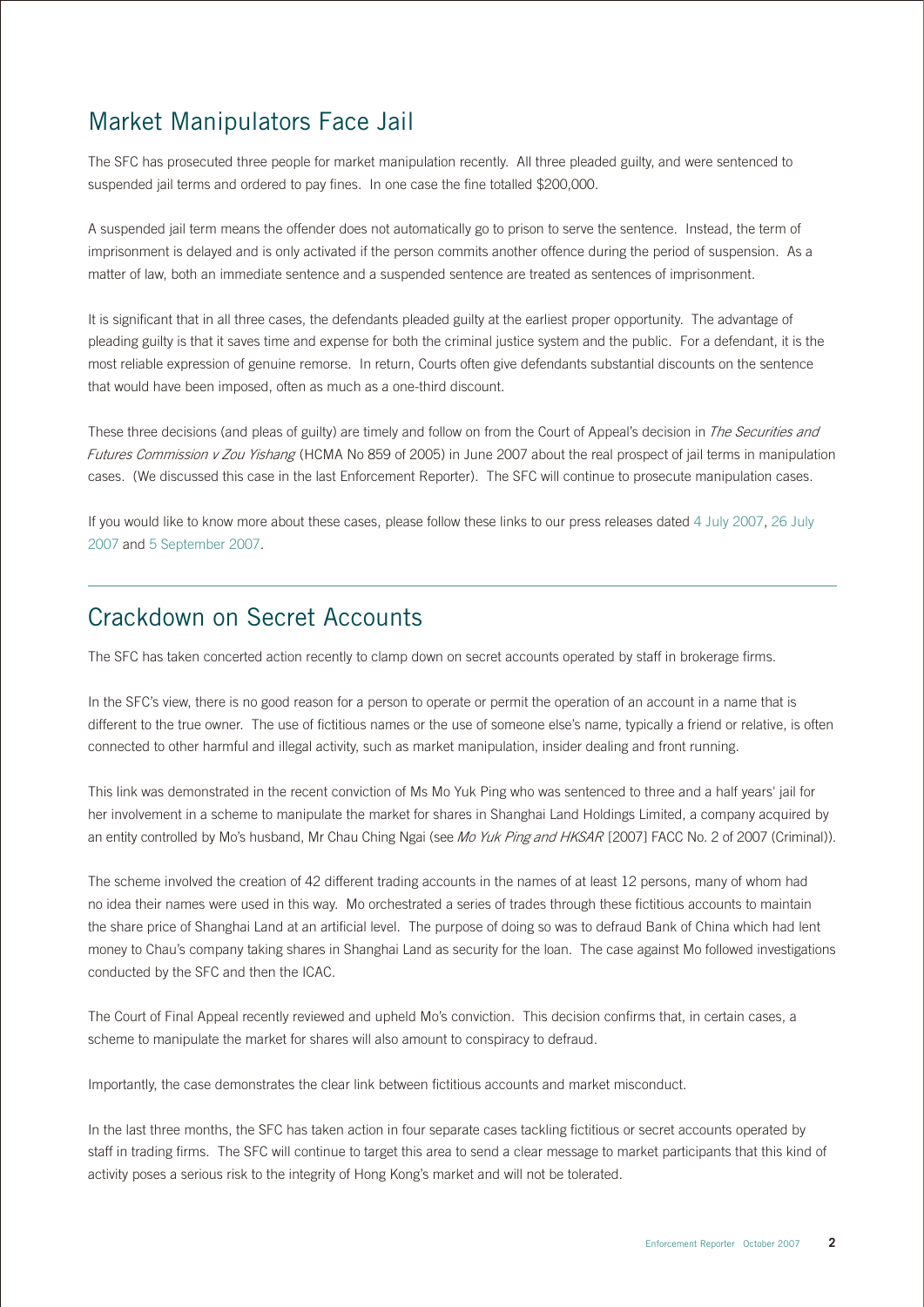In one case, the SFC banned a former responsible officer for life from re-entering the industry. This was a serious case because the secret accounts hid:

- the responsible officer's personal options trading and caused a margin deficit of over \$13 million; and  $\mathcal{L}_{\mathcal{A}}$
- unauthorised trading in two other clients' accounts resulting in further margin deficits of over \$1.5 million.

In three other cases, the SFC imposed banning orders and suspensions of between three months and one year.

If you would like to find out more about these four cases, please follow these links to our press releases date[d 17 May 2007,](http://www.sfc.hk/sfcPressRelease/EN/sfcOpenDocServlet?docno=07PR84) [26 June 2007](http://www.sfc.hk/sfcPressRelease/EN/sfcOpenDocServlet?docno=07PR106)[, 30 July 2007](http://www.sfc.hk/sfcPressRelease/EN/sfcOpenDocServlet?docno=07PR127) an[d 28 August 2007](http://www.sfc.hk/sfcPressRelease/EN/sfcOpenDocServlet?docno=07PR141).

If you would like to know more about the Court of Final Appeal's decision, please follow thi[s link.](http://legalref.judiciary.gov.hk/doc/judg/word/vetted/other/en/2007/FACC000002_2007.doc)

#### Poor Internal Controls and Fraud

The SFC has taken action recently to remind firms about their obligations to ensure their systems and controls provide adequate checks to ensure client assets and money are safe and not at risk of fraud or misappropriation.

Under the Code of Conduct, a licensed or registered person is responsible for the acts and omissions of staff and agents in the conduct of its business. This requirement does not make a firm responsible for the fraud by an employee. However, a firm is still required to ensure that it has internal control procedures which can reasonably be expected to protect clients from financial loss arising from theft, fraud and professional misconduct, and that client assets are accounted for properly and safely.

Given the ingenuity of fraudsters, licensed corporations should undertake regular reviews of their internal controls to make sure these remain adequate and effective to detect and prevent staff misconduct and to safeguard client assets. In addition, this will help the licensed corporation avoid questions on its fitness and properness, and disciplinary action because of internal control failings.

In recent cases, the SFC has taken action where poor internal controls contributed to client losses through fraud and misconduct. One case involved the misappropriation of client assets of \$1.2 million which had remained undetected by the firm for two years. The kinds of lax controls in that case included the following:

- no systems to monitor clients' trades;
- no systems to check periodically orders against tape-recorded phone records even on a sample basis;
- allowing traders to deliver share certificates to their own clients outside the office and to obtain a written receipt from their clients which made it easier for unscrupulous staff to steal the share certificates and to forge client signatures on receipt forms; and
- allowing traders to deliver monthly trading statements to their own clients making it easier for them to conceal their misconduct from clients and other staff members by withholding the trading statements.

If you would like to know more about these cases, please follow these links to our press releases dated [20 July 2007](http://www.sfc.hk/sfcPressRelease/EN/sfcOpenDocServlet?docno=07PR122) and [8 August 2007](http://www.sfc.hk/sfcPressRelease/EN/sfcOpenDocServlet?docno=07PR130).